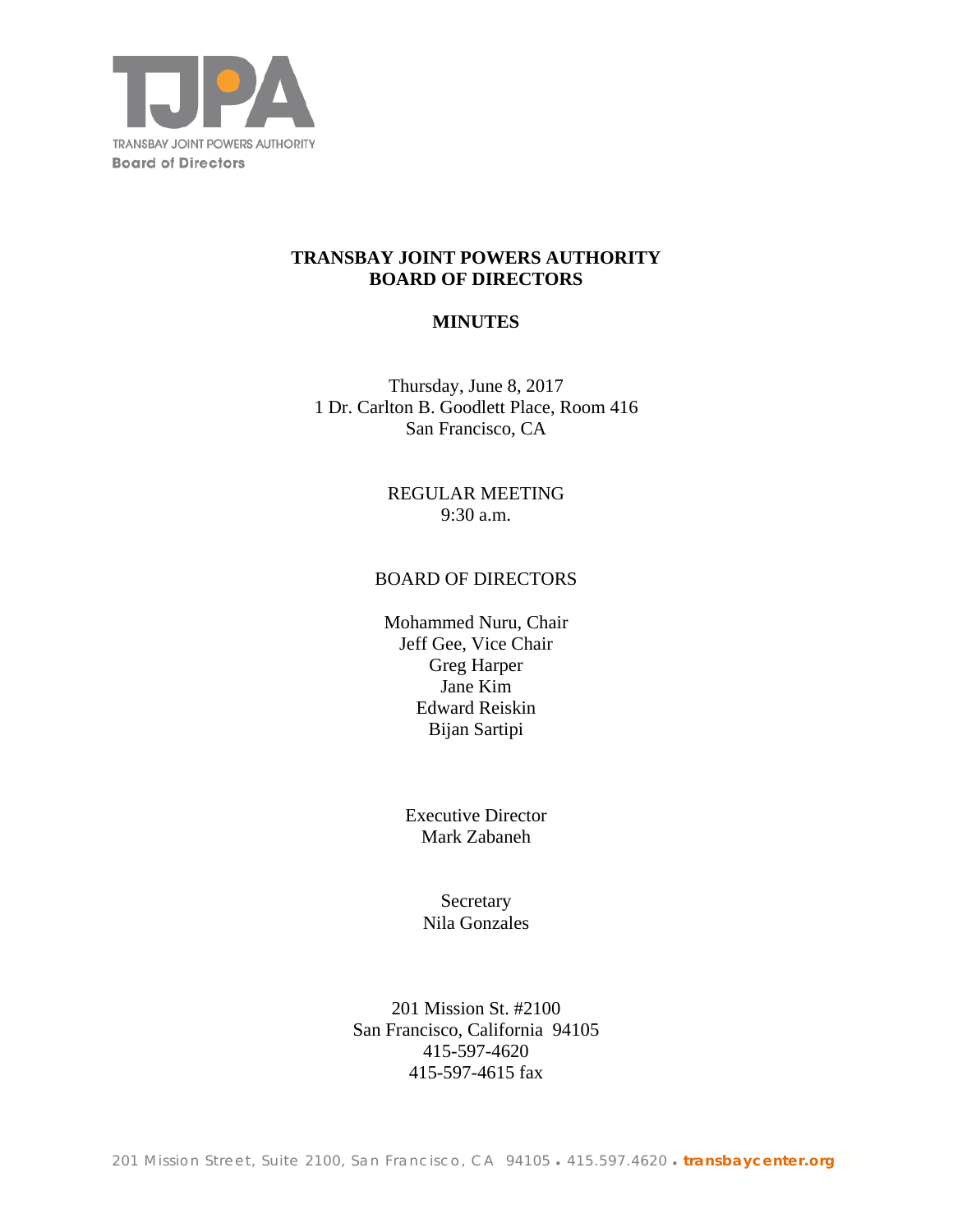### 9:30 – REGULAR MEETING

### ORDER OF BUSINESS

#### 1. Call to Order

Chair Nuru called the meeting to order at 9:35 a.m.

2. Roll Call

Secretary Gonzales noted that Director Kim would not be present due to a scheduling conflict*.*

Present: Greg Harper Ed Reiskin Jeff Gee Mohammed Nuru

Absent: Jane Kim Bijan Sartipi

#### 3. Communications

Director Harper stated that AC Transit met with Caltrans regarding bus drivers' concerns of the Bay Bridge configuration and it appears all is going to work out.

### 4. Board of Director's New and Old Business

None.

- 5. Executive Director's Report
	- Federal Legislative Update
	- Quarterly Financial Reports

Executive Director Zabaneh reported on retail progress to date and introduced Martha Velez, TJPA Facility Manager, to present the Board approval process for retail particulars within the Asset Manager Agreement.

Executive Director Zabaneh also provided an update on letters that were sent to Phase 1 operators proposing lease terms. Additionally, he reported that the Metropolitan Transportation Commission (MTC) is proposing to provide an additional \$3 million a year in Regional Measure 2 funds to assist with operations of the Transit Center. MTC will hold a public meeting on June 14, 2017 to hear the proposal with an approval anticipated in July. With the \$5.4 million award from the San Francisco County Transportation Authority (SFCTA), design of Phase 2 continues and a Tunnel Options study workshop was held on May 30, 2017 with tunnel experts from six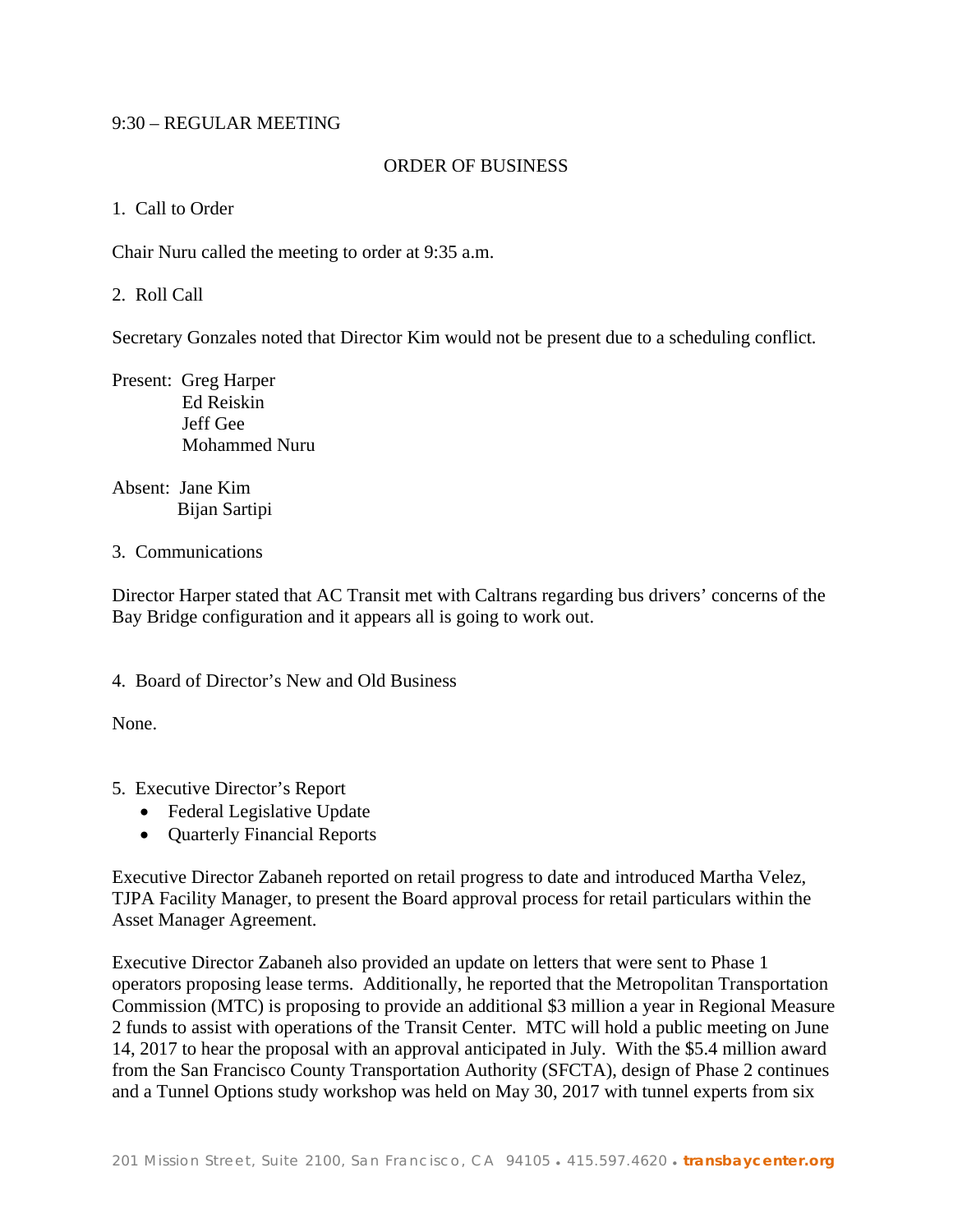firms and draft results are anticipated by September 2017 with the report completed by October 2017. He noted that the California High Speed Rail Authority (CHSRA) would be considering the invite to join the TJPA Board at their meeting on June 14, 2017 in Sacramento and he would be attending to advocate on behalf of the item.

Chuck Baker, Chambers, Conlon & Hartwell, provided the Federal Legislative Update. Director Reiskin encouraged utilizing the TJPA Jobs Across America map to advocate for the project because it is very compelling and is being replicated at transit agencies across the country. He also suggested considering a similar map for Phase 2.

Director Reiskin requested Executive Director Zabaneh notify the TJPA Board once the CHSRA Board takes action on the invite to join the TJPA Board. He also requested staff prepare a draft resolution for each member agency to bring to their respective Boards, which is the next step in the process.

Sara DeBord, TJPA Chief Financial Officer (CFO), provided the Quarterly Financial Reports.

## 6. Citizens Advisory Committee (CAC) Update

Bruce Agid, TJPA CAC Chair, indicated that some CAC members went on a site tour and were amazed with the progress. He stated there was a request for the Railyard Alternatives and I-280 Boulevard (RAB) study to be added as a standing item on the CAC agenda. He noted the CAC was disappointed with the continued slippage of the construction substantial completion date but applauded the project team for the transparency, communication, and sense of urgency. He also noted that an additional slide was requested for the Construction Update to include transitioning bus operations to the Transit Center. He provided comments on the Draft Retail Merchandising Plan and noted the CAC's two recommendations, which were to accelerate the signing of permanent retail leases and to provide a more detailed schedule outlining the steps required to open the temporary pop-ups. He reiterated the importance of addressing homelessness and the request for a presentation to be put on the CAC agenda.

Director Harper stated the RAB is being led by the San Francisco Planning Department (Planning) so it can only be requested of that agency to present. Executive Director Zabaneh indicated that Planning is working diligently to update the cost estimate but it takes time so a monthly update from the RAB team is not going to yield a lot of new information. He stated an RAB update to the CAC might be possible in August.

Chair Nuru advised Executive Director Zabaneh to take leadership on the RAB and hopefully have an alignment that all agree on in September or sooner. Executive Director Zabaneh agreed with Chair Nuru but noted he wanted to give the RAB team the time needed to complete the work.

### 7. Public Comment

 Members of the public may address the Authority on matters that are within the Authority's jurisdiction and are not on today's calendar.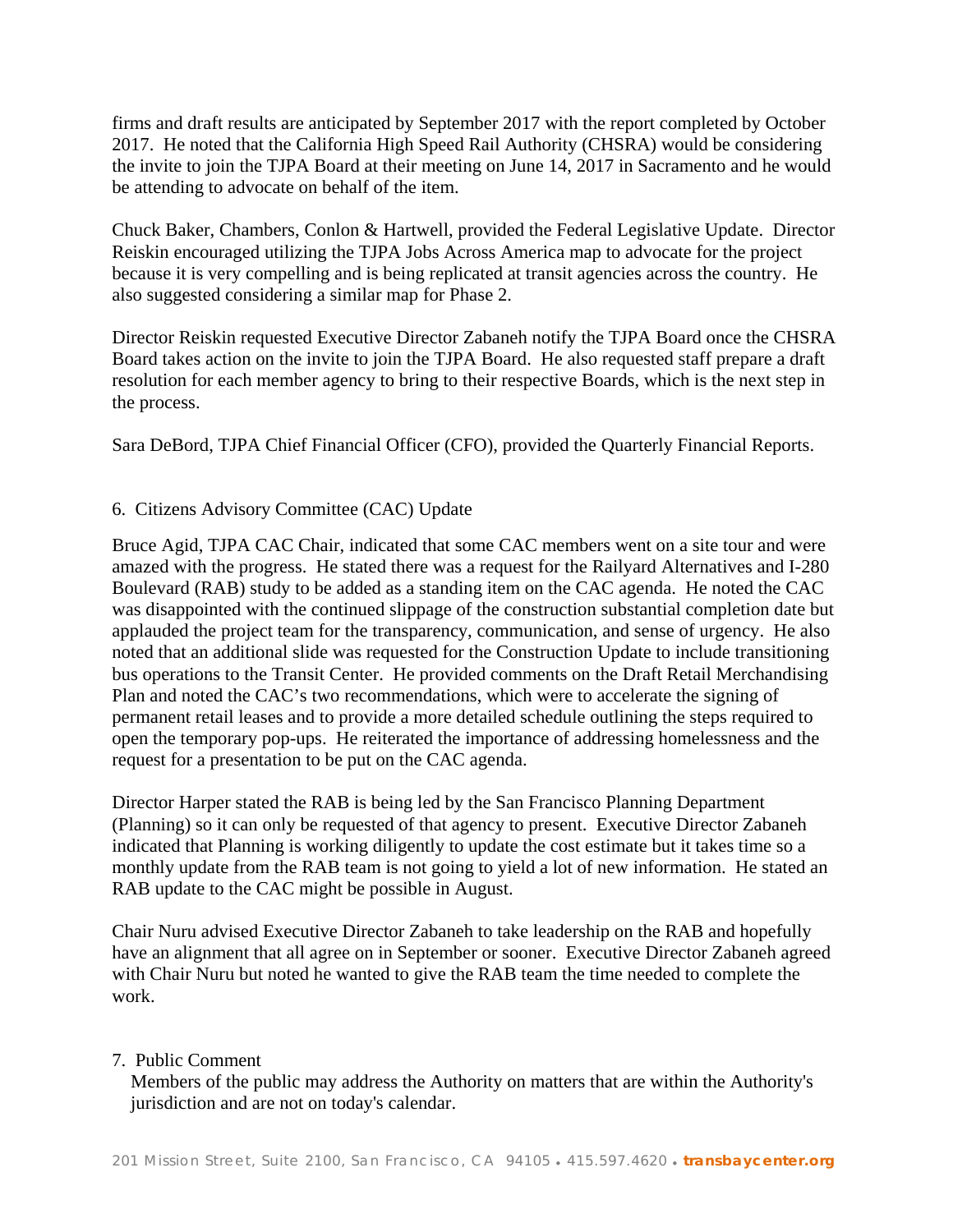Roland Lebrun stated that although the Full Funding Grant Agreement was approved for Caltrain electrification, the trains would be losing seats. He provided comments regarding \$600 million in Prop 1A bonds. He made reference to a project involving Diridon Station and Google and how it may intertwine with Phase 2. He provided comments regarding the group of engineers working on the Tunnel Options study. Finally, he expressed his opinion that the CHSRA appointment should be a CHSRA Board member or a member of their peer review group.

Jim Patrick indicated that an opening date needs to be established. He mentioned the Salesforce Tower was opening about the same time and thought the two should join forces. He suggested bringing tenants in as early as possible and giving them free rent until the bus operations opening date. He stated the sink rate for Millennium Tower should be made public. He also said that what is happening at Diridon Station needs to be considered in relation to this project.

# THE FOLLOWING MATTERS BEFORE THE TRANSBAY JOINT POWERS AUTHORITY ARE RECOMMENDED FOR ACTION AS STATED BY THE EXECUTIVE DIRECTOR OR THE CHAIR.

# REGULAR CALENDAR

8. Construction Update.

Dennis Turchon, TJPA Senior Construction Manager, and Ron Alameida, Director of Design and Construction, presented the update and introduced Steve Humphreys of Webcor/Obayashi to report on the mitigation plan.

Vice Chair Gee stated that the primary delay seems to be electrical and requested, at the next update, that Mr. Alameida elaborate on the first and second tier subcontractors and what the team is going to do to pull the electrical work back on schedule. He also advised to let the Board know if there was anything they could do to assist.

Chair Nuru emphasized to advise the Board if their help is needed to meet substantial completion in December.

9. Approving the Fiscal Year 2017-18 (FY 2017-18) Capital Budget in an Amount Not To Exceed \$ 404,489,900 and FY 2017-18 Operating Budget in an Amount Not To Exceed \$16,105,000.

Sara DeBord, TJPA CFO, presented the item.

Director Reiskin expressed concerns regarding the assumption of operator contributions listed in the budget and suggested changing the line item language to regional contributions instead of operator contributions.

Director Reiskin asked if budget for the RAB work that TJPA is to take over is incorporated into TJPA's FY 2017-18 Capital Budget since it is expected that TJPA will take on that work within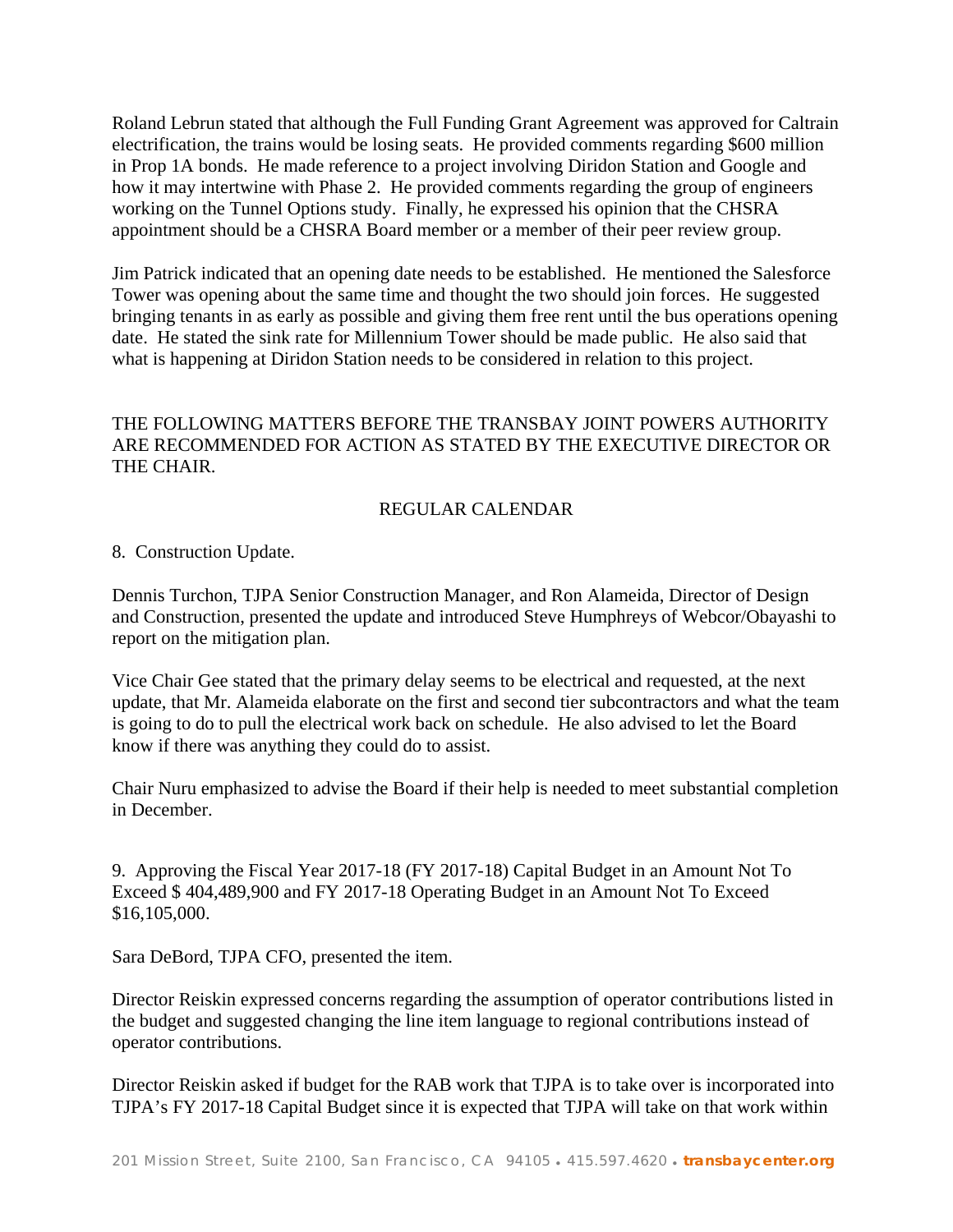FY 2017-18. Director Reiskin also stated he believes Planning has funds budgeted for the RAB that should be transferred to TJPA with the work so it can be programmed into TJPA's budget. Executive Director Zabaneh stated, per the Board's desire, he will work with the Director of Planning John Rahaim so the TJPA can take over the RAB to finish it but budget for the RAB work that TJPA is expected to do is not included in the current TJPA proposed budget; however, once the work and budget are confirmed to be transferred, the TJPA Board will be presented with a budget amendment to incorporate those additional funds.

Director Harper concurred with Director Reiskin's comments regarding operator contributions.

Director Reiskin made a motion to change the line item language to regional contributions instead of operator contributions and all others concurred.

No public comment.

RESOLUTION 17-020 RESOLUTION 17-021

On motion to approve as amended:

ADOPTED: AYES – Harper, Reiskin, Gee, and Nuru

10. Authorizing the Executive Director to execute a Professional Services Agreement with G4S Secure Integration in the amount of \$5,606,664, to provide the physical security information management (PSIM) system and the emergency management system/mass notification system (ECS/MNS) and Integration Services.

Sidonie Sansom, TJPA Chief Security Officer, presented the item.

No public comment.

RESOLUTION 17-022

On motion to approve:

ADOPTED: AYES – Harper, Reiskin, Gee, and Nuru

11. Authorizing the Executive Director to terminate the Agreement with the Artist Tim Hawkinson, compensate the artist the full amount of the artist fee, and consider future opportunities to enhance the TJPA's public art program.

Ron Alameida, Director of Design and Construction, presented the item.

Public Comment:

Roland Lebrun stated that Jim Patrick mentioned at the CAC meeting that the CAC previously wrote to the Board regarding their discontent with the art piece.